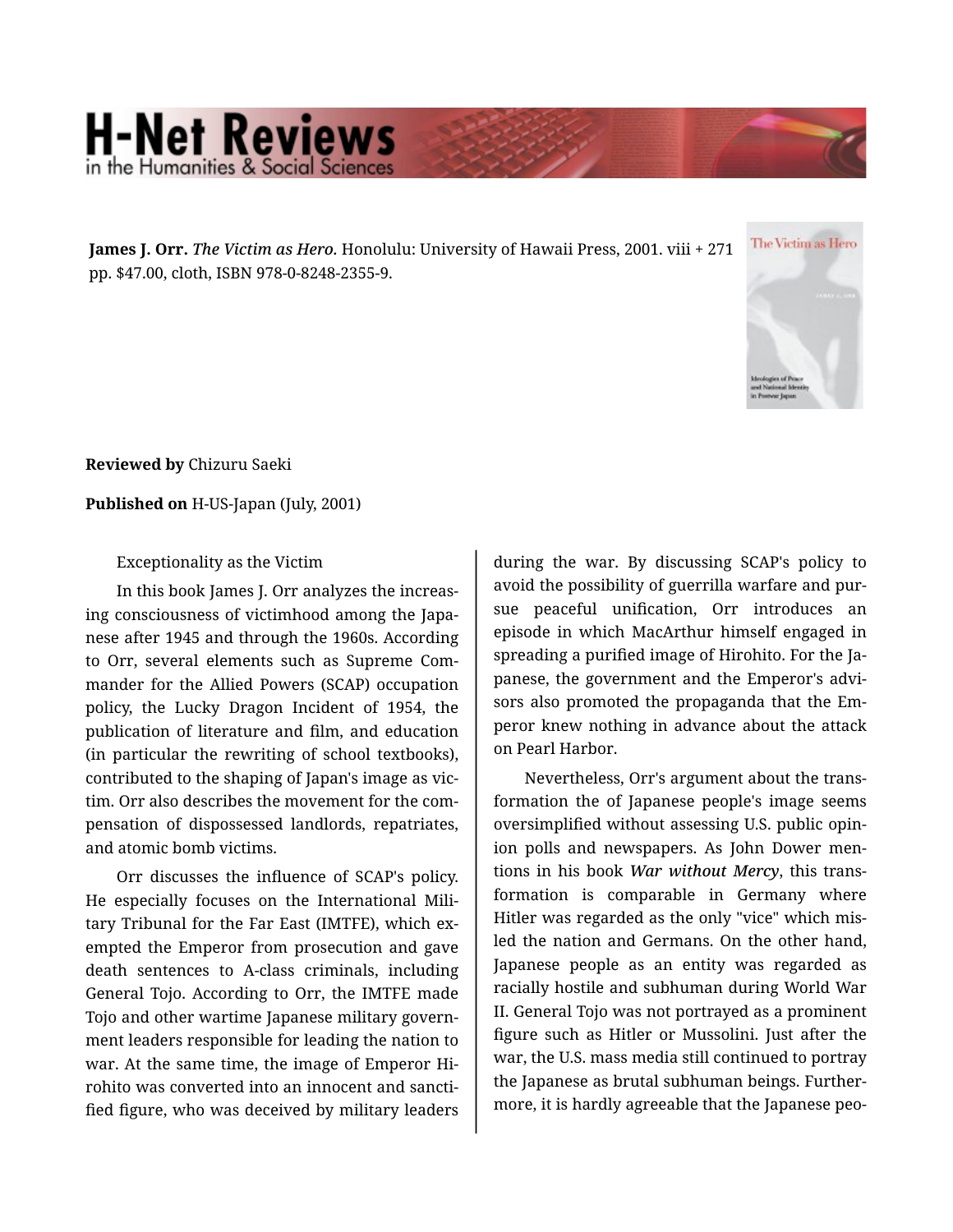ple could accept the sense of defeat so soon after the arrival of SCAP. For instance, the Japanese newspapers often preferred expressions such as "Japan's unavoidable war's end", instead of using the word defeat. Before arguing the rise of victim‐ hood, Orr's analysis first needs to discuss Japan's struggle to accept the defeat. Furthermore, the wartime ideology of the Yamoto race (which situ‐ ated the Japanese as first among the other Asian races and as the sacred nation), was not so easily eradicated by SCAP's intervention in postwar Ja‐ panese politics.

Another important factor presented by Orr, which transformed the Japanese image as a war victim, emphasizes Japans experience of the Hi‐ roshima and Nagaski bombings, which created Japananese exceptionalism as the only country to have experienced the nuclear bomb in the Cold War context. Moreover, as Orr argues, it is certain that the Lucky Dragon Incident of 1954 escalated Japan's image as the victim of the hydrogen bomb experiments. In addition, we cannot ignore the Ja‐ panese people's growing nuclear paranoia in the 1960s when the gigantic American nuclear air‐ craft carrier *Enterprise* entered Sasebo in 1967. Until the *Enterprise* sailed for Vietnam on January 23, 1968, it brought huge protestS from radical students, labor leaders, and anti-Vietnam War protest groups.

Orr repeatedly discusses how the Japanese people came to be conscious of their victimhood by the Japanese military government through SCAP's occupation policy in the postwar. Then, he describes how they started asking the Japanese government to take the responsibility for its con‐ duct during the war. The grass roots movement, demanding the compensation for atomic bomb victims and the pension for dispossessed land‐ lords and repatriates, enhanced the Japanese peo‐ ple's sense of being victimized. Nevertheless, pro‐ gressing into the 1960s, the Japanese anti-Vietnam movement and student riots, which led to the can‐ cellation of Eisenhower's visit to Japan were

caused not only by Japanese people's resentment against the Japanese government but also by their criticism of the U.S. government's contradictory liberal democratization foreign policy in Asia. Here, the concept of victimhood among Japanese people had clearly shifted from the victim of wartime military government to the victim of the U.S. foreign policy, which would bring Japan's un‐ wanted involvement in the Vietnam War.

Orr did an excellent job of taking on the chal‐ lenge of examining the controversial topic of the emergence of the concept of victimhood in Japan. It could be the first historiographical work of this topic. In particular, his research about the Japa‐ nese school textbooks during the mid 1940s through the 1970s explains the shift of Japanese government policy toward other parts of Asia and the United States. Moreover, his comparison of the text among high school, junior high, and ele‐ mentary schools is very intriguing. Furthermore, his analysis about the sense of victim among dif‐ ferent generations shows us the clear shift of US-Japan foreign relations up to today. Orr's great contribution in this field will surely stimulate a hot debate among historians, veterans, politicians, grass roots nuclear protest groups, and ordinary citizens from both the Japanese and American sides.